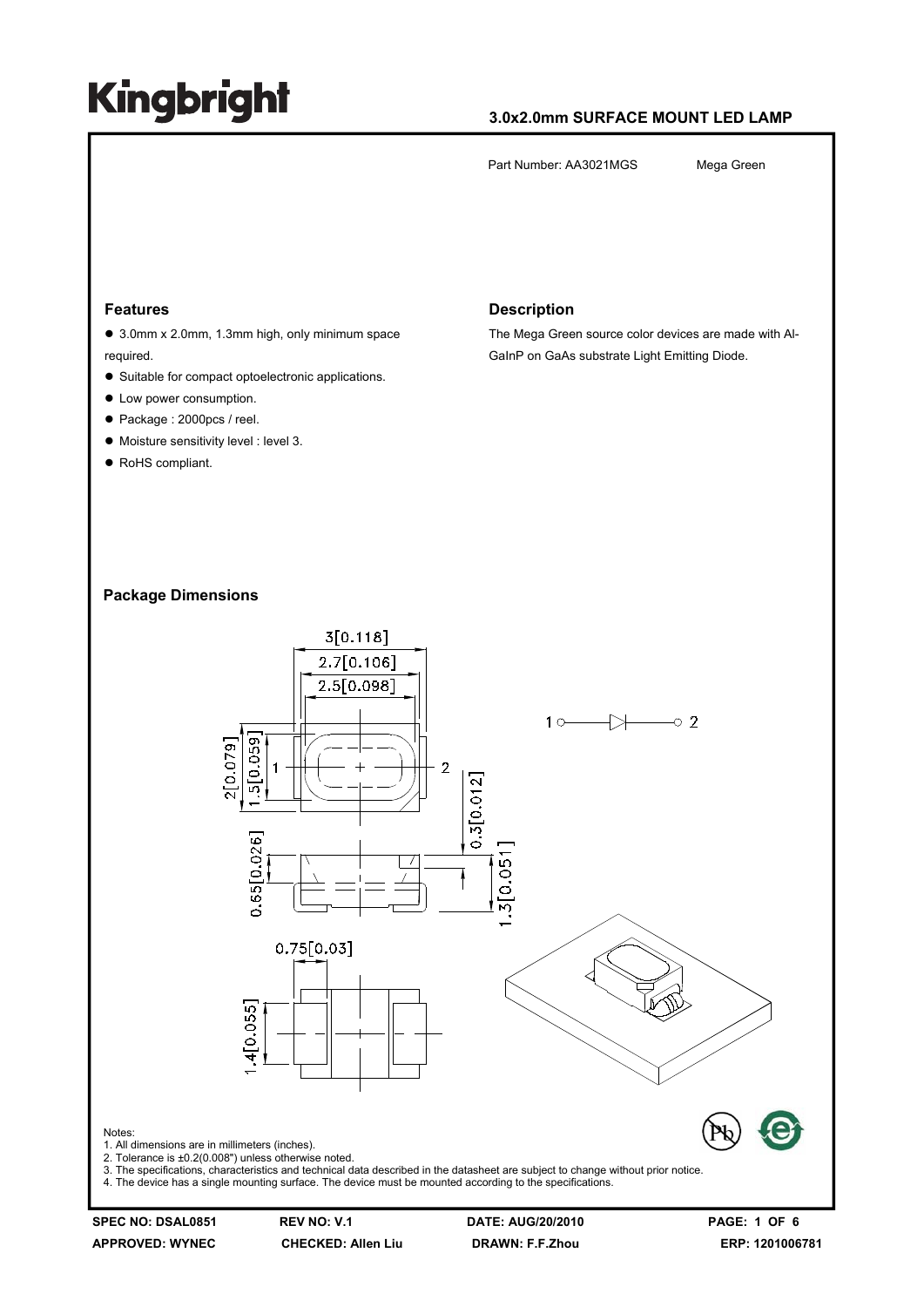### **Handling Precautions**

Compare to epoxy encapsulant that is hard and brittle, silicone is softer and flexible. Although its characteristic significantly reduces thermal stress, it is more susceptible to damage by external mechanical force. As a result, special handling precautions need to be observed during assembly using silicone encapsulated LED products. Failure to comply might lead to damage and premature failure of the LED.

1. Handle the component along the side surfaces by using forceps or appropriate tools.



2. Do not directly touch or handle the silicone lens surface. It may damage the internal circuitry.





3. Do not stack together assembled PCBs containing exposed LEDs. Impact may scratch the silicone lens or damage the internal circuitry.



4. The outer diameter of the SMD pickup nozzle should not exceed the size of the LED to prevent air leaks. The inner diameter of the nozzle should be as large as possible.

5. A pliable material is suggested for the nozzle tip to avoid scratching or damaging the LED surface during pickup.

6. The dimensions of the component must be accurately programmed in the pick-and-place machine to insure precise pickup and avoid damage during production.

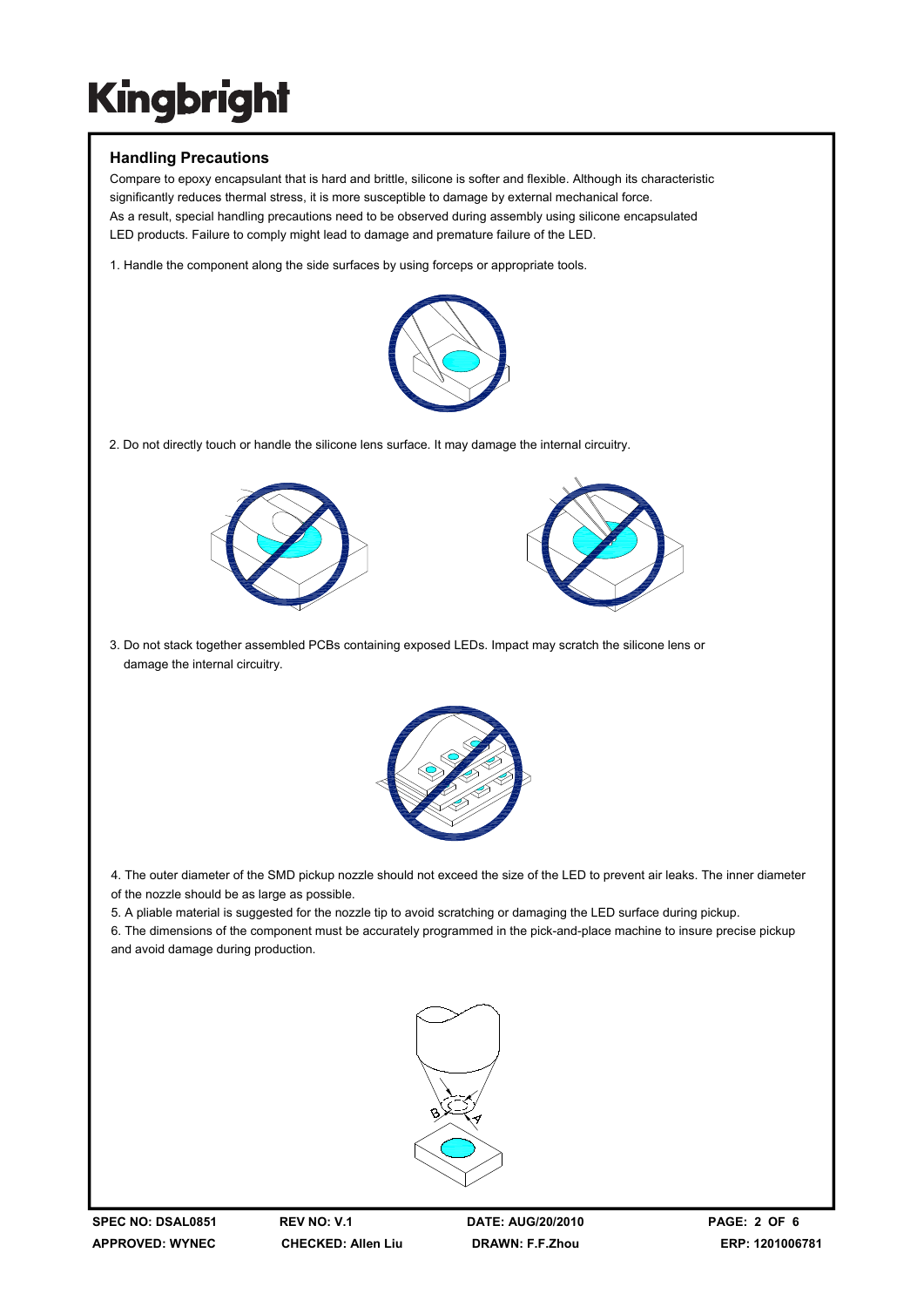| <b>Selection Guide</b> |                      |                    |                        |      |                             |  |  |  |  |
|------------------------|----------------------|--------------------|------------------------|------|-----------------------------|--|--|--|--|
| Part No.               | <b>Dice</b>          | Lens Type          | Iv (mcd) [2]<br>@ 20mA |      | <b>Viewing</b><br>Angle [1] |  |  |  |  |
|                        |                      |                    | Min.                   | Typ. | 201/2                       |  |  |  |  |
| AA3021MGS              | Mega Green (AlGaInP) | <b>Water Clear</b> | 50                     | 100  | $125^\circ$                 |  |  |  |  |

Notes:

1. θ1/2 is the angle from optical centerline where the luminous intensity is 1/2 of the optical peak value.

2. Luminous intensity/ luminous Flux: +/-15%.

### **Electrical / Optical Characteristics at TA=25°C**

| Symbol              | <b>Parameter</b>         | <b>Device</b> | Typ. | Max. | <b>Units</b> | <b>Test Conditions</b> |
|---------------------|--------------------------|---------------|------|------|--------------|------------------------|
| λpeak               | Peak Wavelength          | Mega Green    | 574  |      | nm           | $IF=20mA$              |
| <b>AD [1]</b>       | Dominant Wavelength      | Mega Green    | 570  |      | nm           | $IF=20mA$              |
| $\Delta\lambda$ 1/2 | Spectral Line Half-width | Mega Green    | 26   |      | nm           | $IF=20mA$              |
| C                   | Capacitance              | Mega Green    | 20   |      | рF           | $V_F = 0V$ ; f=1MHz    |
| VF [2]              | Forward Voltage          | Mega Green    | 2.1  | 2.5  | V            | $IF=20mA$              |
| <b>IR</b>           | <b>Reverse Current</b>   | Mega Green    |      | 10   | uA           | $V_R = 5V$             |

Notes:

1.Wavelength: +/-1nm.

2. Forward Voltage: +/-0.1V.

### **Absolute Maximum Ratings at TA=25°C**

| <b>Parameter</b>             | Mega Green                           | <b>Units</b> |  |  |
|------------------------------|--------------------------------------|--------------|--|--|
| Power dissipation            | 75                                   | mW           |  |  |
| DC Forward Current           | 30                                   | mA           |  |  |
| Peak Forward Current [1]     | 150                                  | mA           |  |  |
| Reverse Voltage              | 5                                    |              |  |  |
| <b>Operating Temperature</b> | -40 $^{\circ}$ C To +85 $^{\circ}$ C |              |  |  |
| Storage Temperature          | -40 $^{\circ}$ C To +85 $^{\circ}$ C |              |  |  |

Note:

1. 1/10 Duty Cycle, 0.1ms Pulse Width.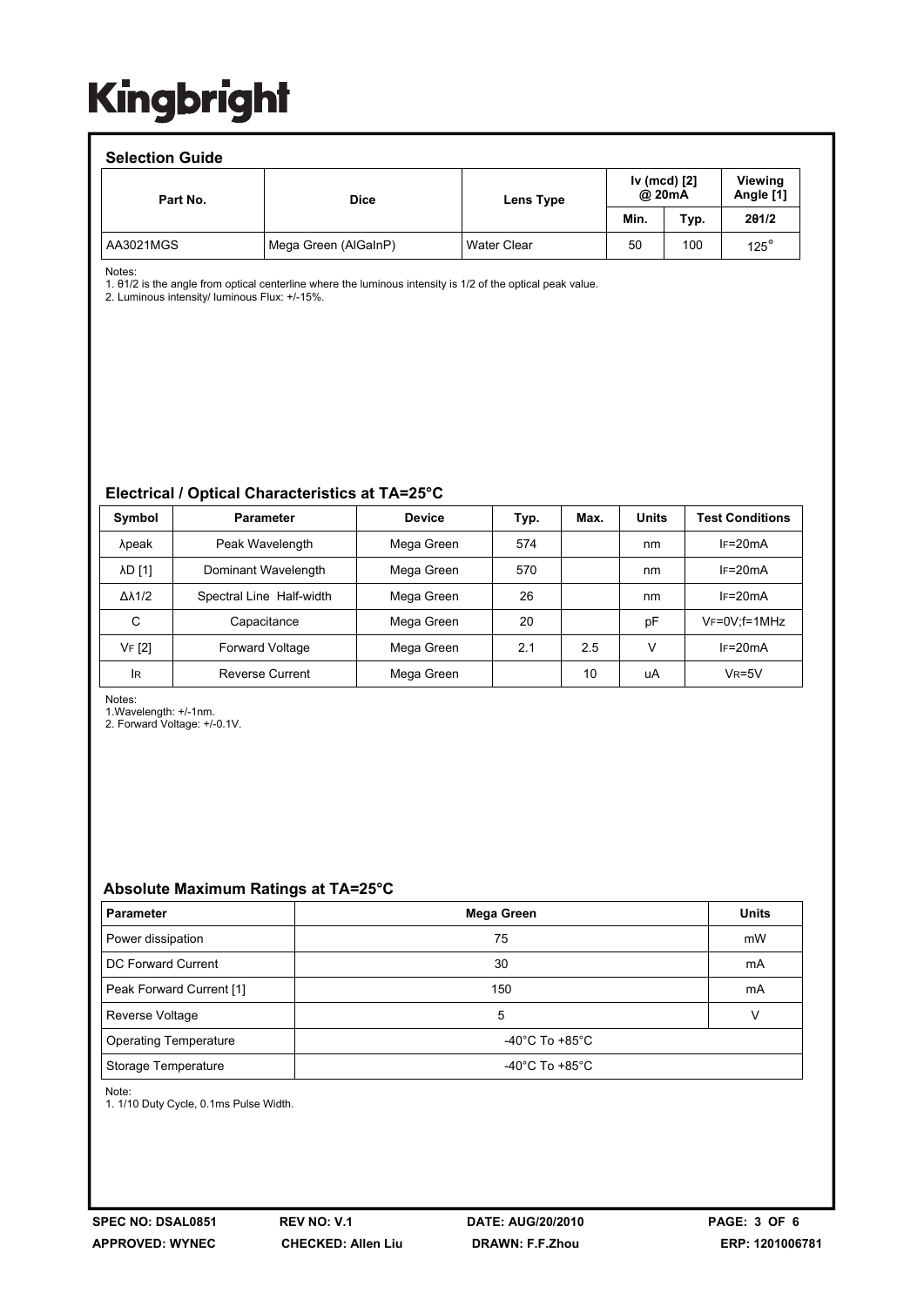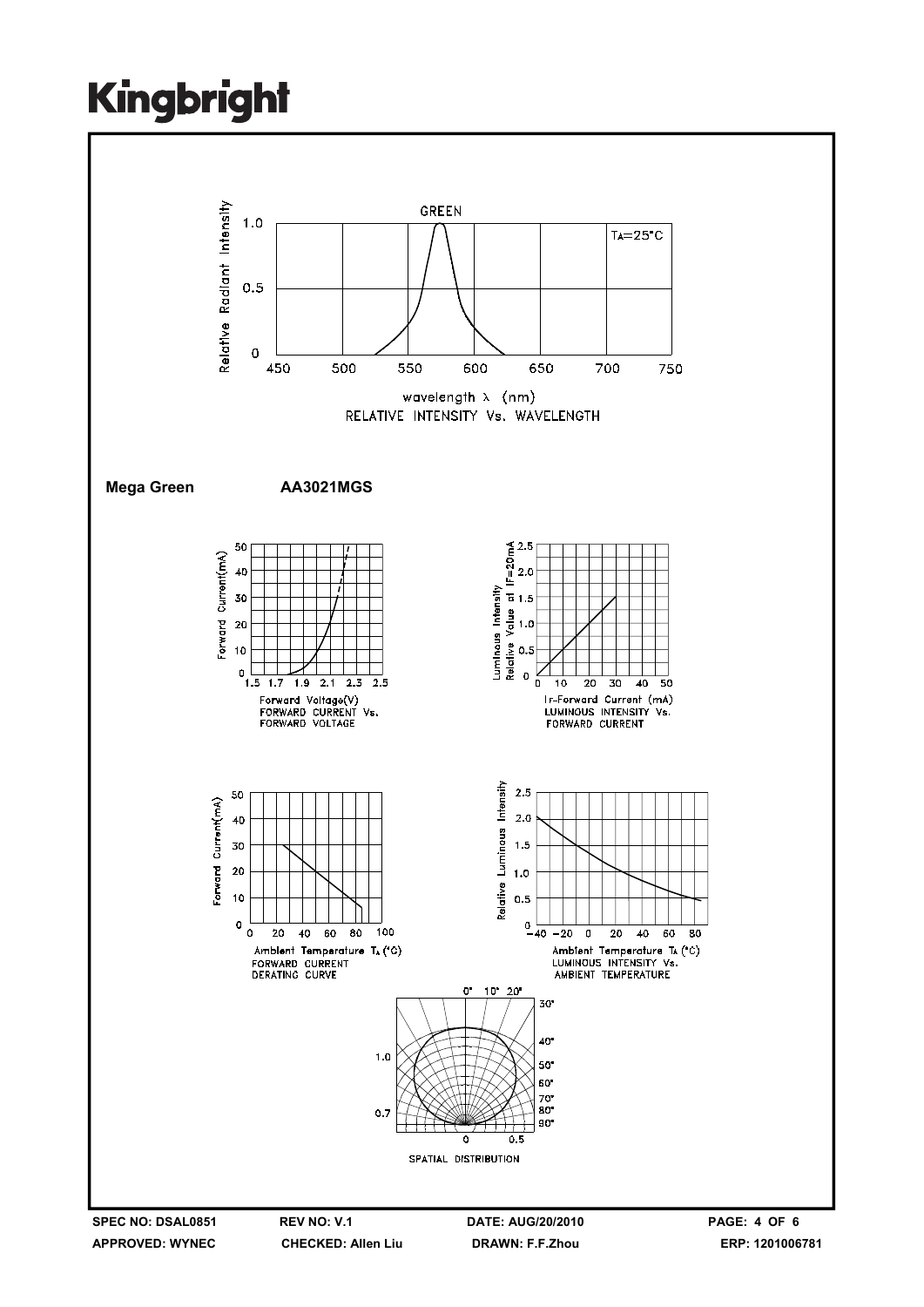## **AA3021MGS**

**Reflow soldering is recommended and the soldering profile is shown below. Other soldering methods are not recommended as they might cause damage to the product.**